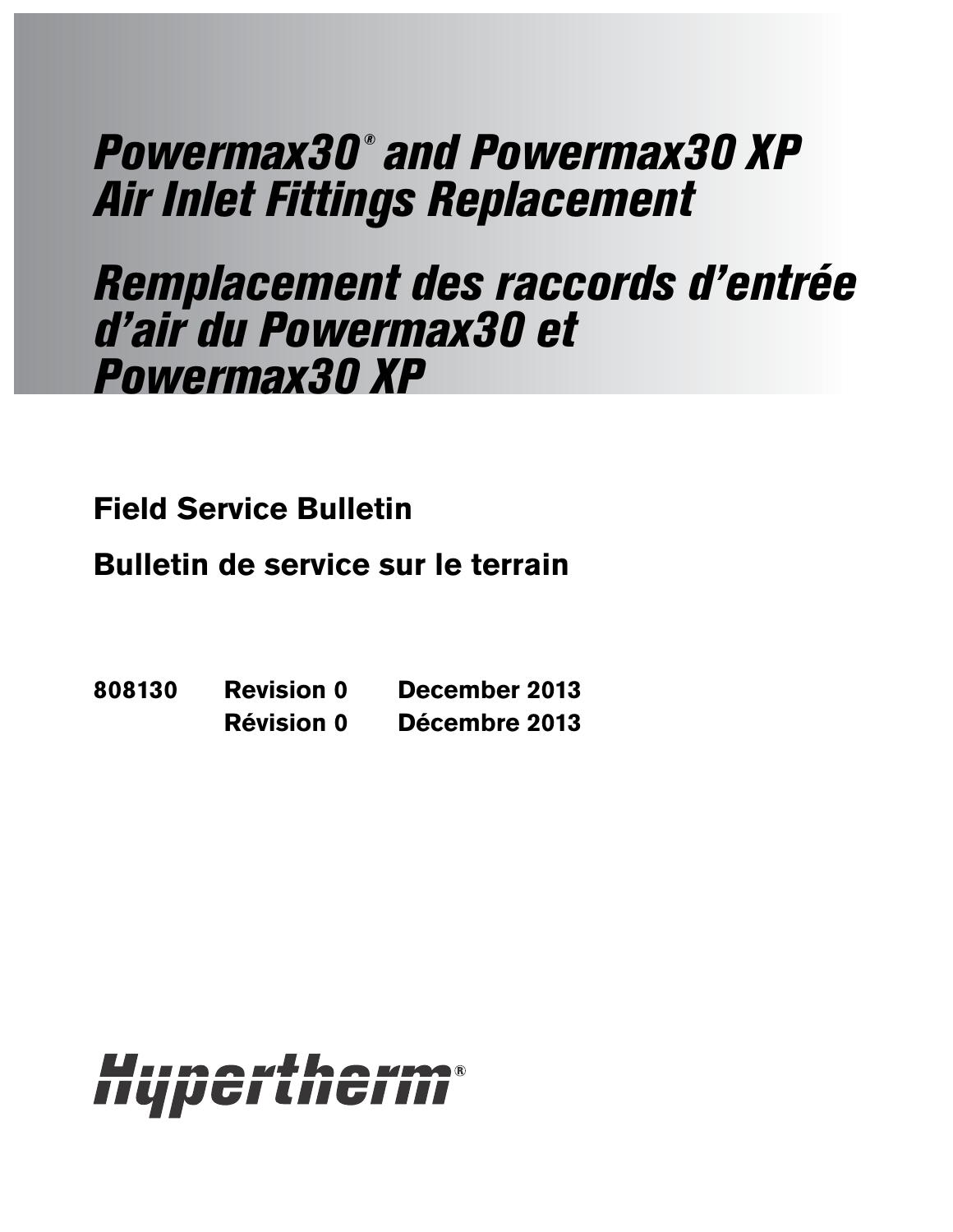Hypertherm Inc. Etna Road, P.O. Box 5010 Hanover, NH 03755 USA 603-643-3441 Tel (Main Office) 603-643-5352 Fax (All Departments) info@hypertherm.com (Main Office Email) 800-643-9878 Tel (Technical Service) technical.service@hypertherm.com (Technical Service Email)

800-737-2978 Tel (Customer Service) customer.service@hypertherm.com (Customer Service Email) 866-643-7711 Tel (Return Materials Authorization) 877-371-2876 Fax (Return Materials Authorization) return.materials@hypertherm.com (RMA email)

#### Hypertherm Plasmatechnik GmbH

Technologiepark Hanau Rodenbacher Chaussee 6 D-63457 Hanau-Wolfgang, Deutschland 49 6181 58 2100 Tel 49 6181 58 2134 Fax 49 6181 58 2123 (Technical Service)

#### Hypertherm (S) Pte Ltd.

82 Genting Lane Media Centre Annexe Block #A01-01 Singapore 349567, Republic of Singapore 65 6841 2489 Tel 65 6841 2490 Fax 65 6841 2489 (Technical Service)

#### Hypertherm (Shanghai) Trading Co., Ltd.

Unit 301, South Building 495 ShangZhong Road Shanghai, 200231 PR China 86-21-60740003 Tel 86-21-60740393 Fax

### Hypertherm Europe B.V.

Vaartveld 9 4704 SE Roosendaal, Nederland 31 165 596907 Tel 31 165 596901 Fax 31 165 596908 Tel (Marketing) 31 165 596900 Tel (Technical Service) 00 800 4973 7843 Tel (Technical Service)

#### Hypertherm Japan Ltd.

Level 9, Edobori Center Building 2-1-1 Edobori, Nishi-ku Osaka 550-0002 Japan 81 6 6225 1183 Tel 81 6 6225 1184 Fax

#### Hypertherm Brasil Ltda.

Rua Bras Cubas, 231 – Jardim Maia Guarulhos, SP - Brasil CEP 07115-030 55 11 2409 2636 Tel 55 11 2408 0462 Fax

#### Hypertherm México, S.A. de C.V.

Avenida Toluca No. 444, Anexo 1, Colonia Olivar de los Padres Delegación Álvaro Obregón México, D.F. C.P. 01780 52 55 5681 8109 Tel 52 55 5683 2127 Fax

#### Hypertherm Korea Branch

#3904 Centum Leaders Mark B/D, 1514 Woo-dong, Haeundae-gu, Busan Korea, 612-889 82 51 747 0358 Tel 82 51 701 0358 Fax

© 2013 Hypertherm Inc. All rights reserved. Tous droits réservés.

Powermax and Hypertherm are trademarks of Hypertherm Inc. and may be registered in the United States and/or other countries. All other trademarks are the property of their respective holders.

Powermax et Hypertherm sont des marques d'Hypertherm Inc. qui peuvent être déposées aux États-Unis et/ou dans d'autres pays. Toutes les autres marques commerciales sont la propriété de leurs détenteurs respectifs.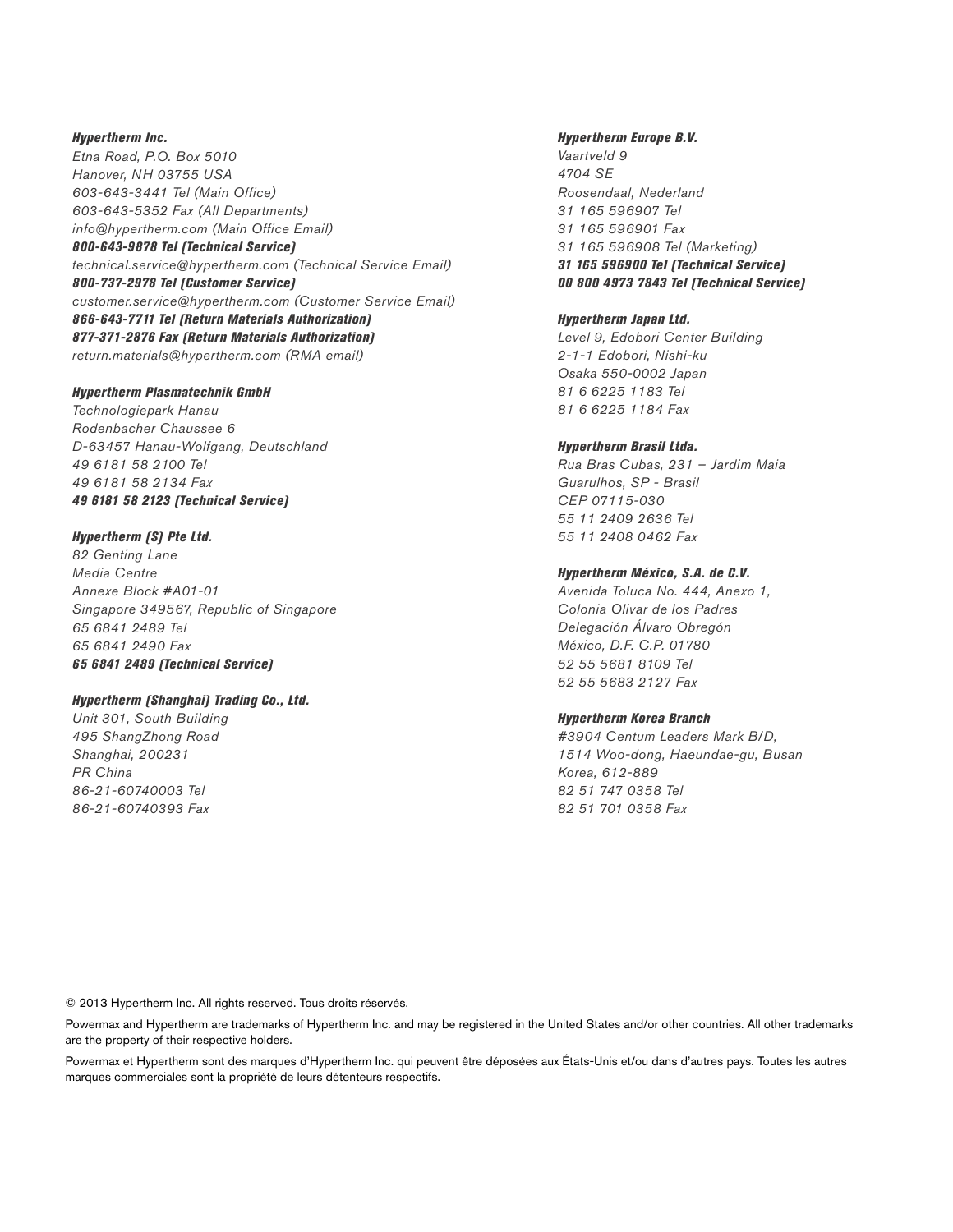# **Introduction**



## **Purpose**

This Field Service Bulletin describes how to replace the air inlet fittings that connect to the air filter/regulator on the Powermax30.

This kit contains separate parts for the Powermax30 and the Powermax30 XP. The fittings for the Powermax30 XP will not work on the Powermax30 because they are too large to fit through the rear panel.

**Powermax30 XP systems:** [Complete instructions for installing this repair kit are included in the Powermax30 XP](https://www.hypertherm.com)  [Service Manual \(808150\). To download the Service Manual, go to w](https://www.hypertherm.com)ww.hypertherm.com and click the "Downloads" library" link.

## **Tools and materials needed**

- Assorted Phillips<sup>®</sup> and TORX<sup>®</sup> screwdrivers
- 1/2 inch wrench (or adjustable wrench)
- 19 mm wrench (CE models only)
- **Locking pliers**
- Thread sealant



## **CAUTION!**

**Never use PTFE tape on any joint preparation. Use only a liquid or paste thread sealant on male threads.**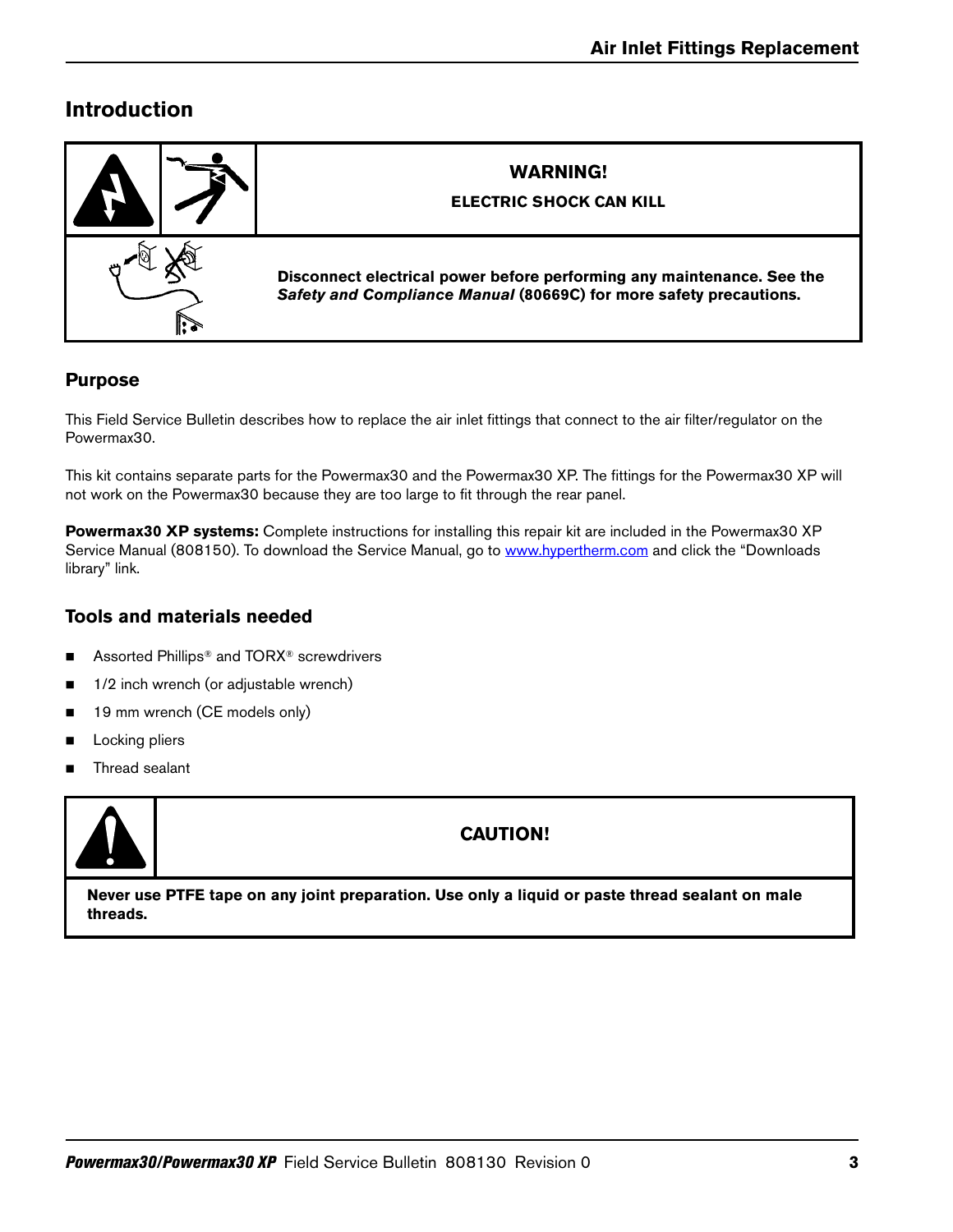## **428171 Kit contents (CSA)**

## **Powermax30**

| <b>Part number</b> | <b>Description</b>                                                       | Quantity |
|--------------------|--------------------------------------------------------------------------|----------|
| 015152             | Industrial interchange quick-connect air fitting with 1/8 NPT<br>threads |          |
| 015618             | Brass pipe fitting (Powermax30 only)                                     |          |
| 015550             | Brass coupler (Powermax30 only)                                          |          |
| Powermax30 XP      |                                                                          |          |

| <b>Part number</b>             | <b>Description</b>                                                                    | Quantity |
|--------------------------------|---------------------------------------------------------------------------------------|----------|
| 015337                         | Industrial interchange quick-connect air fitting with 1/4 NPT<br>threads              |          |
| 015846                         | Brass hex adapter fitting (Powermax30 XP only)                                        |          |
| 勖<br>adapter fitting (015846). | The Powermax30 does not use the 1/4 NPT air fitting adapter (015337) or the brass hex |          |

## **428172 Kit contents (CE)**

## **Powermax30**

| Part number | <b>Description</b>                                                         | Quantity |
|-------------|----------------------------------------------------------------------------|----------|
| 015301      | British Pipe Thread air fitting adapter G-1/4 BSPP with<br>1/8 NPT threads |          |
| 015618      | Brass pipe fitting (Powermax30 only)                                       |          |
| 015550      | Brass coupler (Powermax30 only)                                            |          |

## **Powermax30 XP**

| <b>Part number</b>                    | <b>Description</b>                                                                    | Quantity |
|---------------------------------------|---------------------------------------------------------------------------------------|----------|
| 015145                                | British Pipe Thread air fitting adapter G-1/4 BSPP with<br>1/4 NPT threads            |          |
| 015846                                | Brass hex adapter fitting (Powermax30 XP only)                                        |          |
| 凬<br>$\sim$ dontor fitting $(01E0AB)$ | The Powermax30 does not use the 1/4 NPT air fitting adapter (015145) or the brass hex |          |

adapter fitting (015846).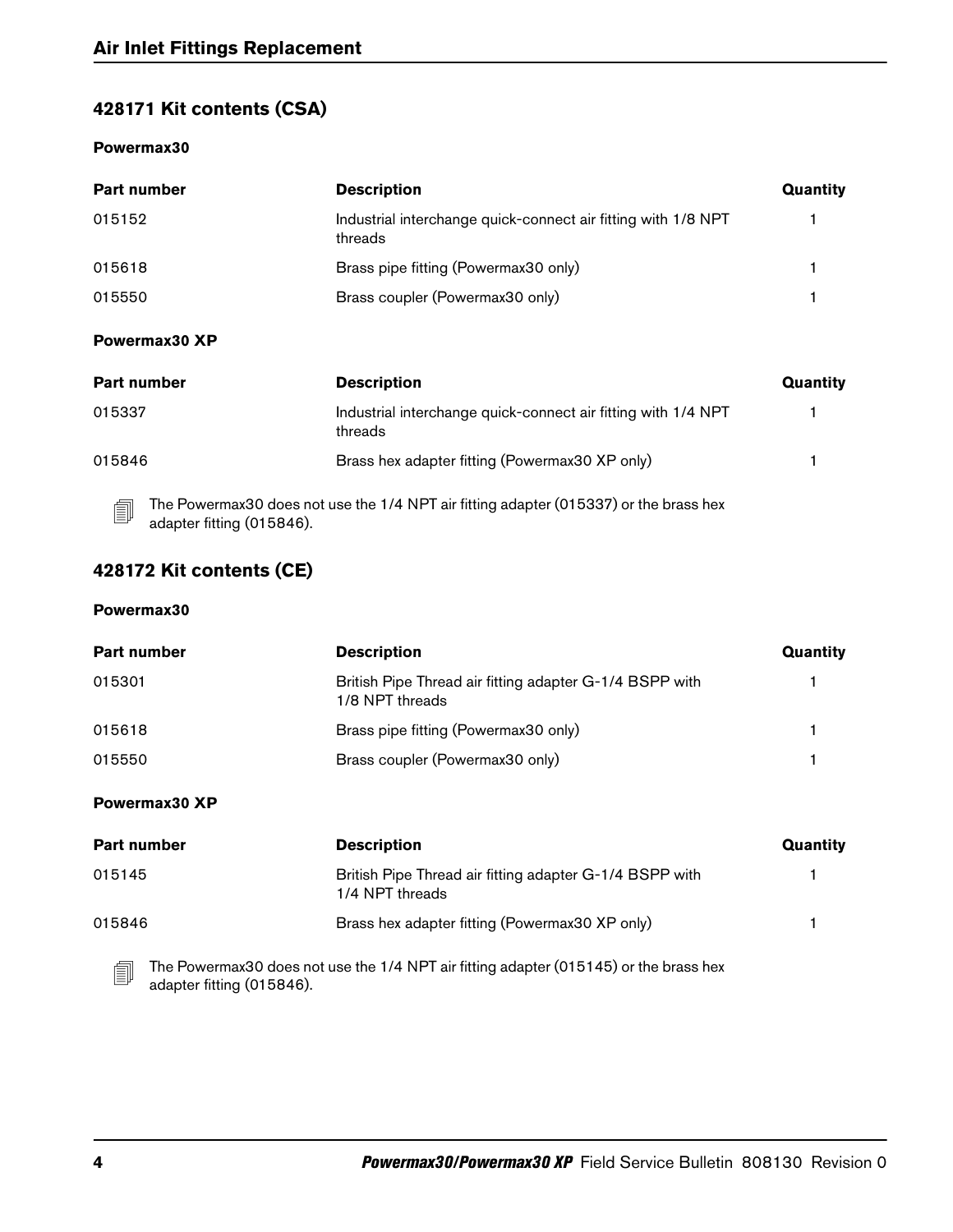# **Remove and install the air inlet fittings**

- 1. Set the power switch to OFF (**O**), disconnect the power cord, and disconnect the gas supply.
- 2. Remove the 2 screws from the handle on the top of the power supply.
- 3. Slightly tip the front and rear panels away from the power supply so that you can get the edges of the handle out from underneath them. Remove the handle, and set it and the 2 screws aside.
- 4. Lift the cover off the power supply.



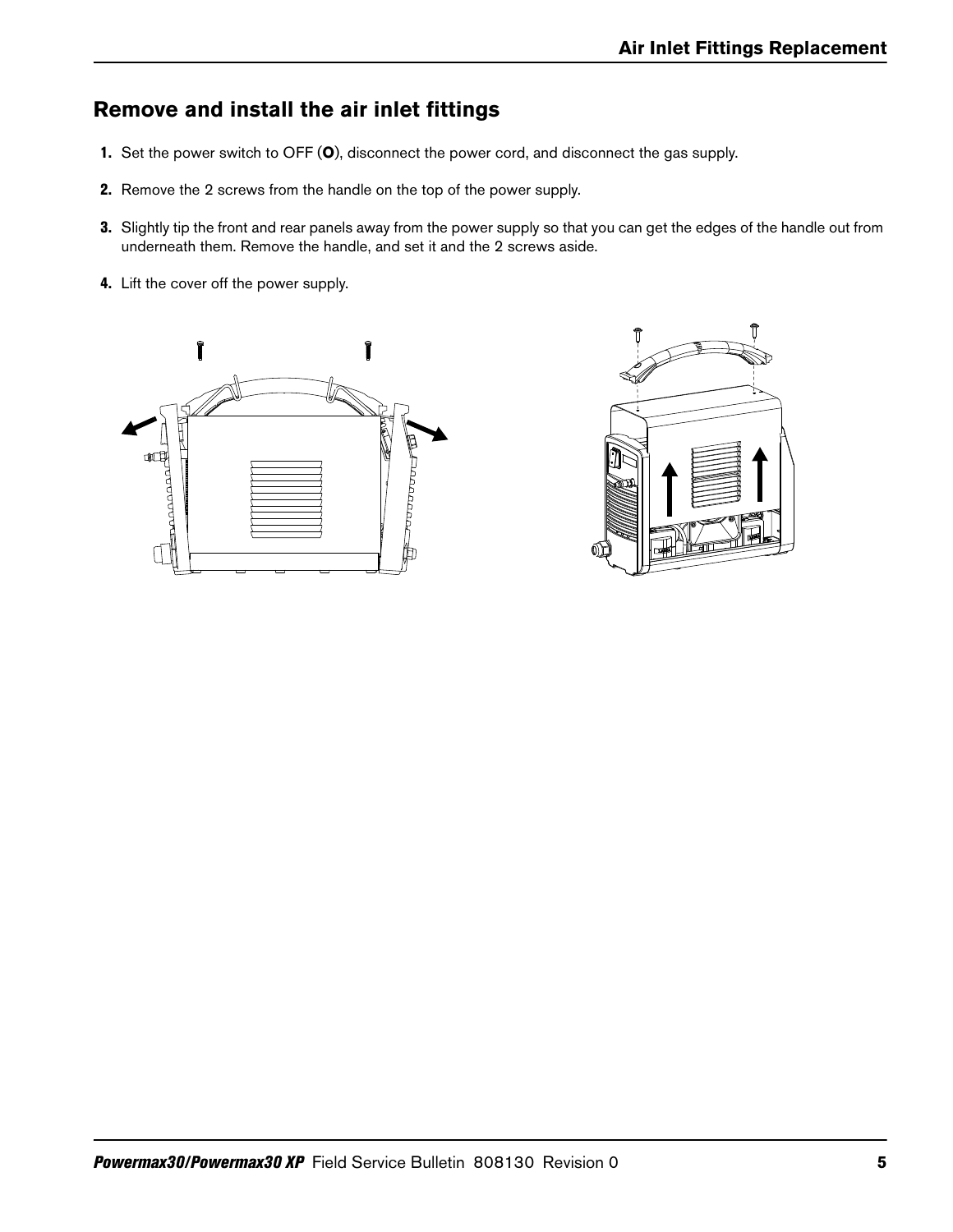- **5. CSA models:** Are you replacing the quick-connect air fitting  $\textcircled{1}$ ?
	- If yes, continue with the next step.
	- If no, remove the quick-connect air fitting from the brass coupler using a 1/2 inch wrench. Set the fitting aside.

**CE models:** Are you replacing the air fitting adapter 2?

- $\bullet$  If yes, continue with the next step.
- If no, remove the air fitting adapter from the brass coupler using a 19 mm wrench. Set the fitting aside.
- 6. Grip the air filter/regulator 3 with your right hand to hold it steady. With your left hand, remove the brass pipe fitting 4 from the air filter/regulator using a pair of locking pliers.
- 7. Lightly apply thread sealant to the threads on one end of the new pipe fitting, and screw the new brass coupler **5** onto that end of the fitting.
- 8. Lightly apply thread sealant to the threads on the other end of the pipe fitting, and screw that end of the fitting into the side of the air filter/regulator.
- 9. **CSA models:** Lightly apply thread sealant to the threads of the quick-connect air fitting. Screw the fitting into the brass coupler.

**CE models:** Lightly apply thread sealant to the threads on the smaller end (1/8 NPT) of the air fitting adapter. Screw the adapter into the brass coupler.



- **1** CSA quick-connect air fitting (015152)
- **2** CE air fitting adapter (015301)
- **3** Air filter/regulator
- **4** Brass pipe fitting (015618)
- **5** Brass coupler (015550)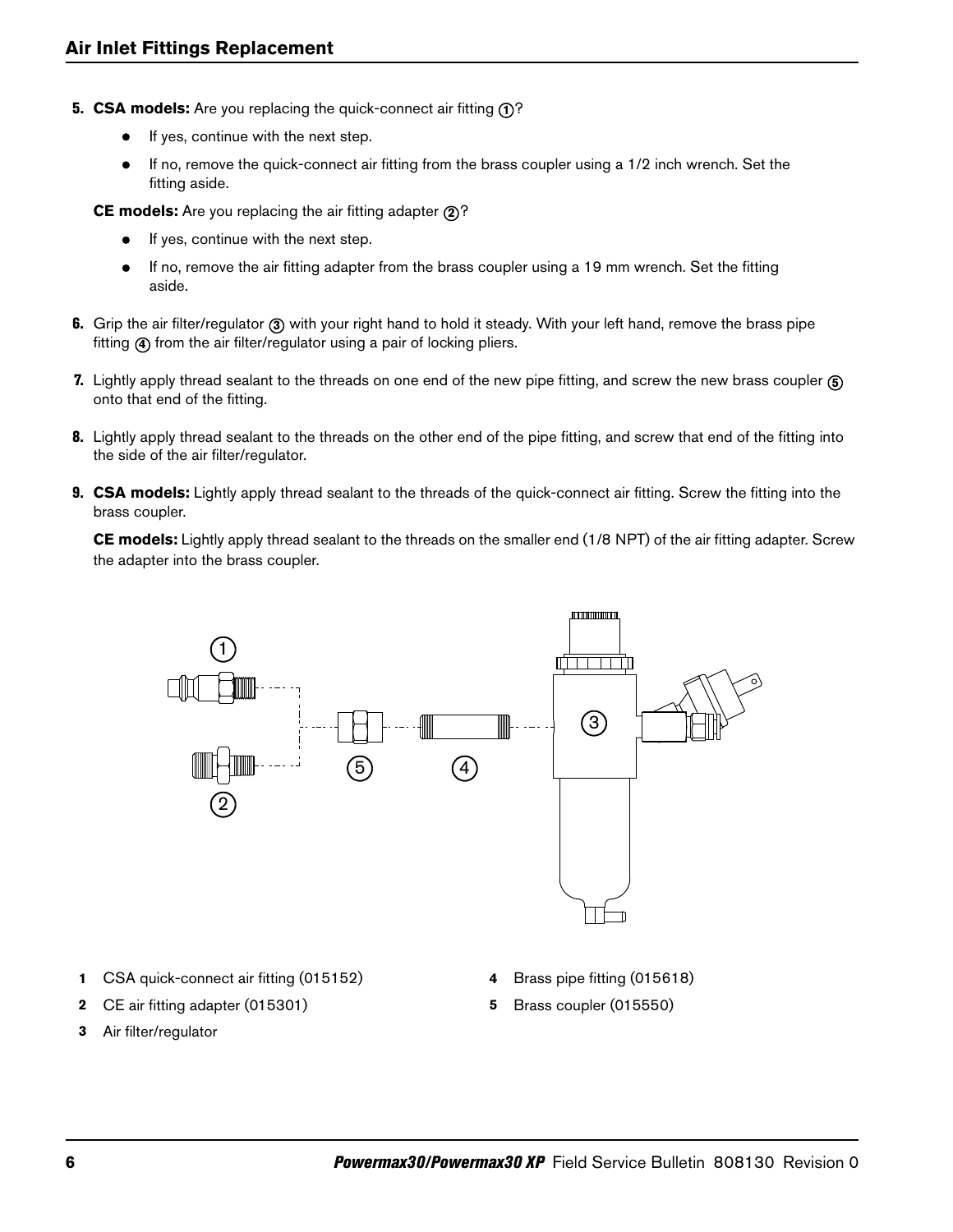10. Reconnect the gas supply, and check for leaks at each fitting and hose connection point on the air filter/regulator assembly.



## **CAUTION!**

**Gas supply pressures not within the specifications in the Specifications section of your system's manual can cause poor cut quality, poor consumable life, and operational problems.**

**If the purity level of the gas is too low, or if there are leaks in the supply hoses or connections:**

- **Cut speeds can decrease.**
- **Cut quality can deteriorate.**
- **Cutting thickness capability can decrease.**
- Consumables life can be shortened.
- 11. Being careful not to pinch any wires, slide the cover onto the power supply.
- 12. Position the handle over the holes in the top of the cover. Reinstall the 2 screws that attach the cover and handle.
- 13. Reconnect the gas supply and power cord, and set the power switch to ON (**I**).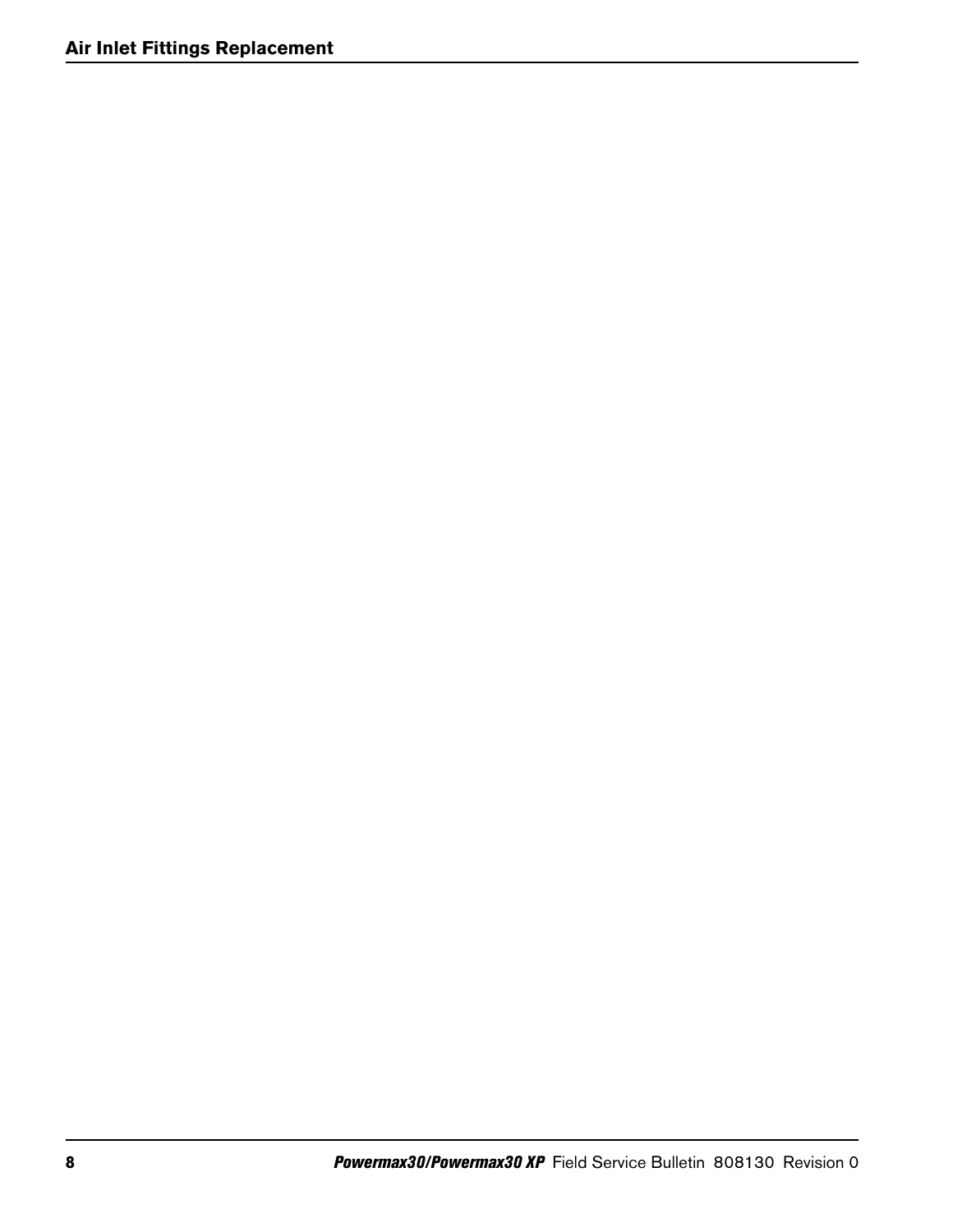# **Introduction**



# **Objet**

Ce Bulletin de service sur le terrain décrit comment remplacer les raccords d'entrée d'air qui sont raccordés au filtre à air/détendeur du Powermax30.

Ce kit comprend diverses pièces pour le Powermax30 et le Powermax30 XP. Les raccords du Powermax30 XP ne peuvent être utilisés sur le Powermax30 car ils sont trop grands pour être insérés sur le panneau arrière.

Systèmes **Powermax30 XP :** Les instructions complètes pour l'installation de ce kit de réparation sont incluses dans [le Manuel de service du Powermax30 XP \(808150\). Pour télécharger le Manuel de service, se rendre sur](https://www.hypertherm.com)  www.hypertherm.com et cliquer sur le lien « Bibliothèque de téléchargement ».

## **Outils et matériel requis**

- Tournevis Phillips<sup>®</sup> et TORX<sup>®</sup> assortis.
- Clé de 1/2 po (ou clé ajustable)
- Clé de 19 mm (modèles CE uniquement)
- **Pince-étau**
- Enduit d'étanchéité pour filets



## **ATTENTION !**

**Ne jamais utiliser du ruban en polytétrafluoroéthylène lors de la préparation du joint. Sur les filets mâles, utiliser uniquement des pâtes ou des liquides d'étanchéité pour filets.**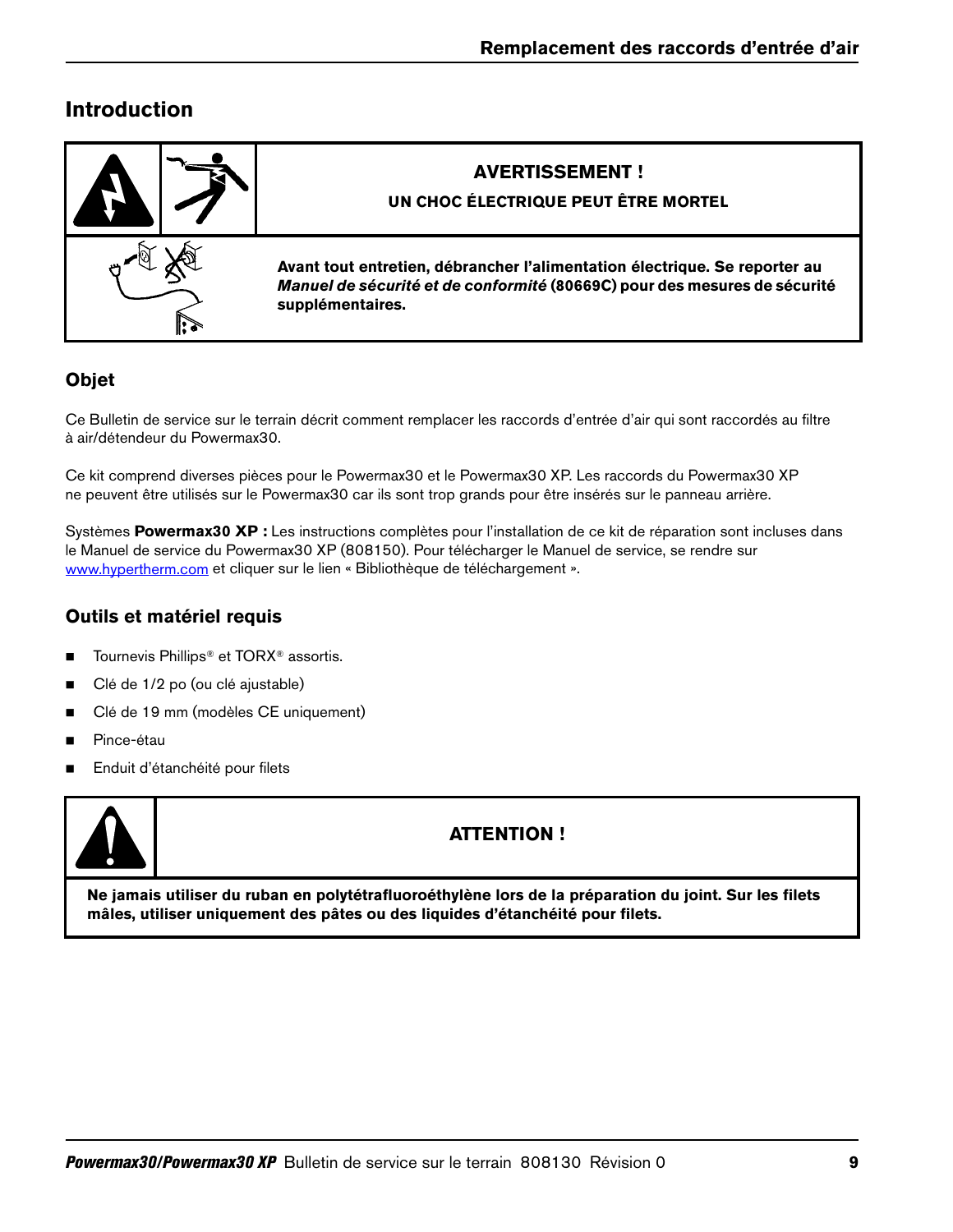## **Contenu du kit 428171 (CSA)**

## **Powermax30**

| Numéro de référence | <b>Description</b>                                                             | Quantité |
|---------------------|--------------------------------------------------------------------------------|----------|
| 015152              | Raccord rapide pneumatique industriel interchangeable avec<br>filet de 1/8 NPT |          |
| 015618              | Raccord de tuyauterie en laiton (Powermax30 seulement)                         |          |
| 015550              | Coupleur en laiton (Powermax30 seulement)                                      |          |
| Powermax30 XP       |                                                                                |          |
| Numéro de référence | <b>Description</b>                                                             | Quantité |
| 015337              | Raccord rapide pneumatique industriel interchangeable avec<br>filet de 1/4 NPT |          |
| 015846              | Raccord d'adaptateur hexagonal en laiton (Powermax30 XP<br>seulement)          |          |

Le Powermax30 ne peut fonctionner avec l'adaptateur de raccord pneumatique<br>
Le 111 MAT (21505) de 1/4 NPT (015337) ou le raccord d'adaptateur hexagonal en laiton (015846).

## **Contenu du kit 428172 (CE)**

### **Powermax30**

| Numéro de référence | <b>Description</b>                                                          | Quantité |
|---------------------|-----------------------------------------------------------------------------|----------|
| 015301              | Adaptateur de filetage de tube impérial G-1/4 BSPP avec<br>filet de 1/8 NPT |          |
| 015618              | Raccord de tuyauterie en laiton (Powermax30 seulement)                      |          |
| 015550              | Coupleur en laiton (Powermax30 seulement)                                   |          |
| Powermax30 XP       |                                                                             |          |

| Numéro de référence | <b>Description</b>                                                          | Quantité |
|---------------------|-----------------------------------------------------------------------------|----------|
| 015145              | Adaptateur de filetage de tube impérial G-1/4 BSPP<br>avec filet de 1/4 NPT |          |
| 015846              | Raccord d'adaptateur hexagonal en laiton<br>(Powermax30 XP seulement)       |          |

Le Powermax30 ne peut fonctionner avec l'adaptateur de raccord pneumatique de 1/4 NPT (015145) ou le raccord d'adaptateur hexagonal en laiton (015846).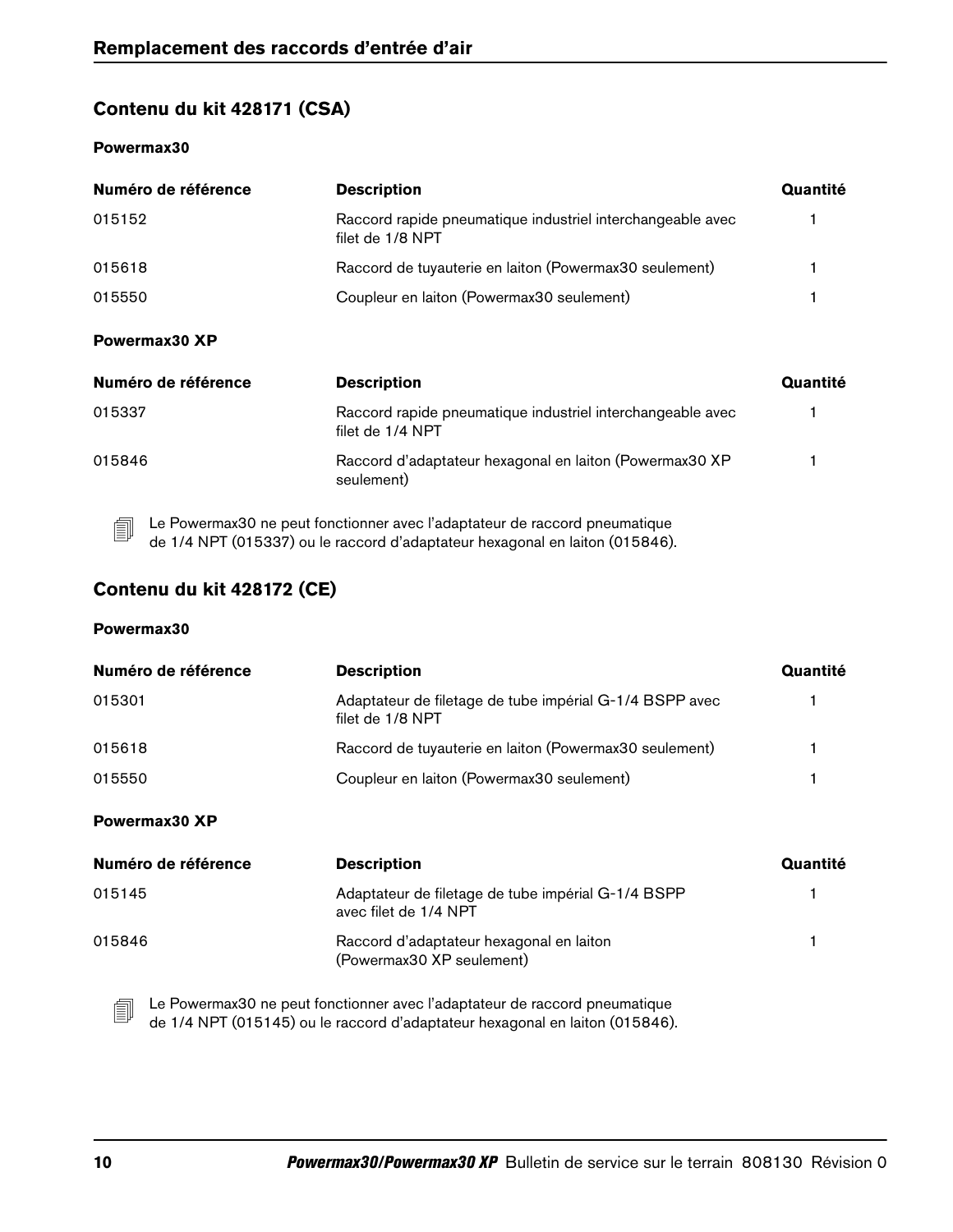# **Démontage et installation des raccords d'entrée d'air**

- 1. Couper l'alimentation (OFF) (**O**), débrancher le cordon d'alimentation et débrancher l'alimentation en gaz.
- 2. Déposer les deux vis de la poignée en haut de la source de courant.
- 3. Basculer légèrement les panneaux d'extrémité avant et arrière de la source de courant de façon à en extraire les bords de la poignée d'en dessous. Enlever la poignée et la mettre de côté avec les deux vis.
- 4. Retirer le couvercle de la source de courant en le levant.



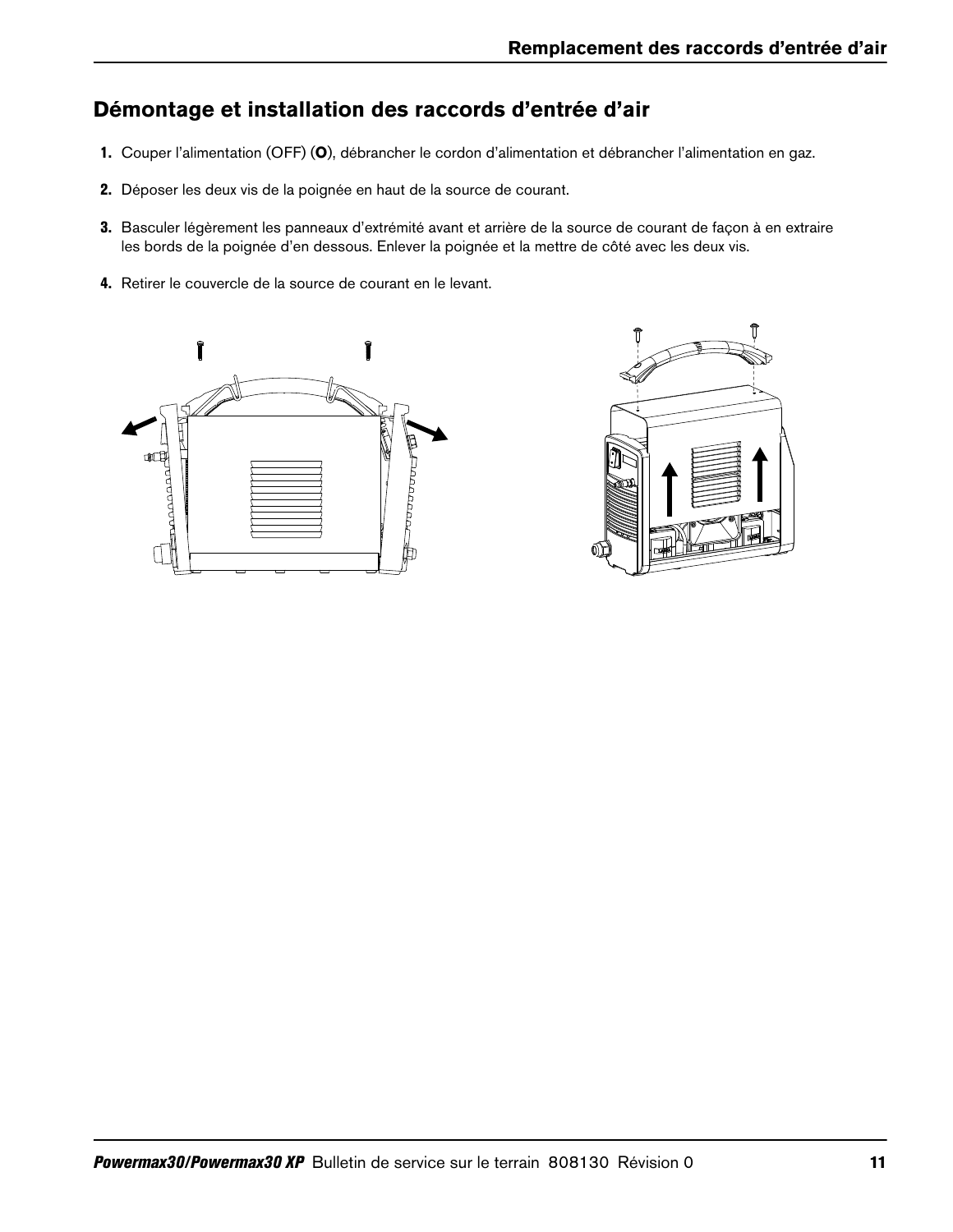- **5. Modèles CSA :** Remplacez-vous le raccord rapide pneumatique **1**?
	- Si oui, passer à la prochaine étape.
	- Si non, à l'aide d'une clé de 1/2 po, retirer le raccord rapide pneumatique du coupleur en laiton. Mettre le raccord de côté.

**Modèles CE :** Remplacez-vous l'adaptateur de raccord pneumatique 2?

- Si oui, passer à la prochaine étape.
- Si non, à l'aide d'une clé de 19 mm, retirer le raccord d'adaptateur pneumatique du coupleur en laiton. Mettre le raccord de côté.
- 6. Saisir le filtre à air/détendeur 3 avec la main droite et le tenir fermement. Avec la main gauche, enlever le raccord de tuyauterie en laiton 4 du filtre à air/détendeur à l'aide d'une pince-étau.
- 7. Appliquer une mince couche d'enduit d'étanchéité pour filets sur l'une des extrémités du raccord de tuyauterie neuf, puis visser le nouveau coupleur en laiton (5) sur cette extrémité du raccord.
- 8. Appliquer une mince couche d'enduit d'étanchéité pour filets sur les filets de l'autre extrémité du raccord de tuyauterie, puis visser cette extrémité du raccord dans le côté de filtre à air/détendeur.
- 9. **Modèles CSA :** Appliquer une mince couche d'enduit d'étanchéité pour filets sur les filets du raccord rapide pneumatique. Visser le raccord dans le coupleur en laiton.

**Modèles CE :** Appliquer une mince couche d'enduit d'étanchéité pour filets sur les filets de la plus petite extrémité (1/8 NPT) de l'adaptateur de raccord pneumatique. Visser l'adaptateur dans le coupleur en laiton.



- **1** Raccord rapide pneumatique CSA (015152)
- **2** Adaptateur de raccord pneumatique CE (015301)
- **3** Filtre à air/détendeur
- **4** Raccord de tuyauterie en laiton (015618)
- **5** Coupleur en laiton (015550)